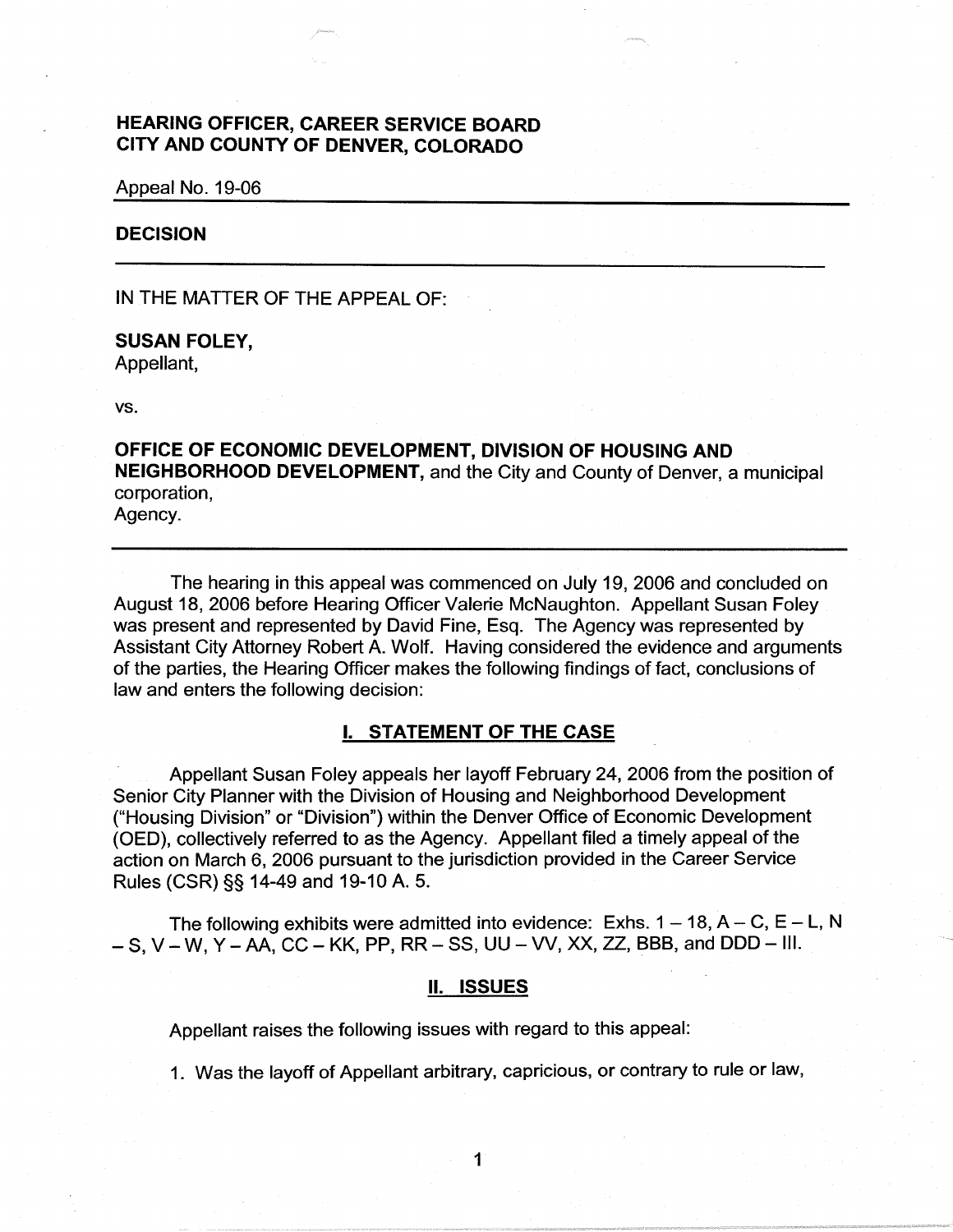2. Was Appellant's layoff caused by discrimination on the basis of age, political affiliation or disability in violation of CSR § 15-101,

3. Did the Agency subject Appellant to a hostile work environment on the basis of age, political affiliation or disability in violation of CSR § 15-101, and

4. Did the Agency retaliate against Appellant for protected activity by means of the layoff, in violation of CSR§ 15-106?

#### Ill. **FINDINGS OF FACT**

In 1984, Appellant was hired as a City Planner by the Denver Planning Department. In 1987, Appellant was promoted to Senior City Planner. In addition to planning duties, Appellant was responsible for numerous community development projects, including Cole Revitalization, Curtis Park, West Washington Park, Bruce Randolph Avenue, Five Points, and Wyatt School. Based upon the success of the Cole project, Appellant received awards from Denver City Council and invitations to speak at various local and national professional conferences. [Exh. E.]

In 1991, Appellant was transferred to the Community Development Agency. In 1993, Appellant was assigned to produce the city's five-year Comprehensive Plan and annual updates to Housing and Urban Development (HUD), the federal agency that provides funding for the work of the Agency through four grants: Community Development Block Grant (CDBG), HOME Investment Partnership Program (HOME), Emergency Shelter Grant (ESG), and Housing Opportunities for People with AIDS (HOPWPA). [Exh. C.] Appellant was also the lead person in developing the annual Consolidated Action Performance and Evaluation Report (CAPER), which reports to HUD on the projects and activities funded by the grants. Appellant continued to perform some community development duties. In 2002, Appellant produced the HUD and CAPER reports, performed environmental reviews, and provided technical support to the Compliance Unit within the Housing Division. [Exh. E, pp. 55 - 58.] Appellant generally received strong or outstanding performance ratings. [Exh. E.]

In 2003, the Office of Economic Development (OED) was created to include four divisions: Housing, Small Business Opportunity, Workforce Development, and Business Development. Appellant was assigned to the Housing Division, and remained there until her layoff in March 2006.

In late 2004, Appellant's supervisor, Division Director Jacky Morales-Ferrand, reassigned Appellant from the Compliance Unit to work under her as Special Projects Coordinator. In March 2005, the Agency directors reassigned Appellant's main duty, production of the HUD plans, to the Agency's newly-created Policy Team. Ms. Morales-Ferrand did not select Appellant for the Policy Team because she believed the employee selected for the team possessed better analytical and writing skills. Appellant received no evaluations for 2005 and 2006 until after her layoff in April 2006. These evaluations show that Appellant performed some work on the HUD reports, organized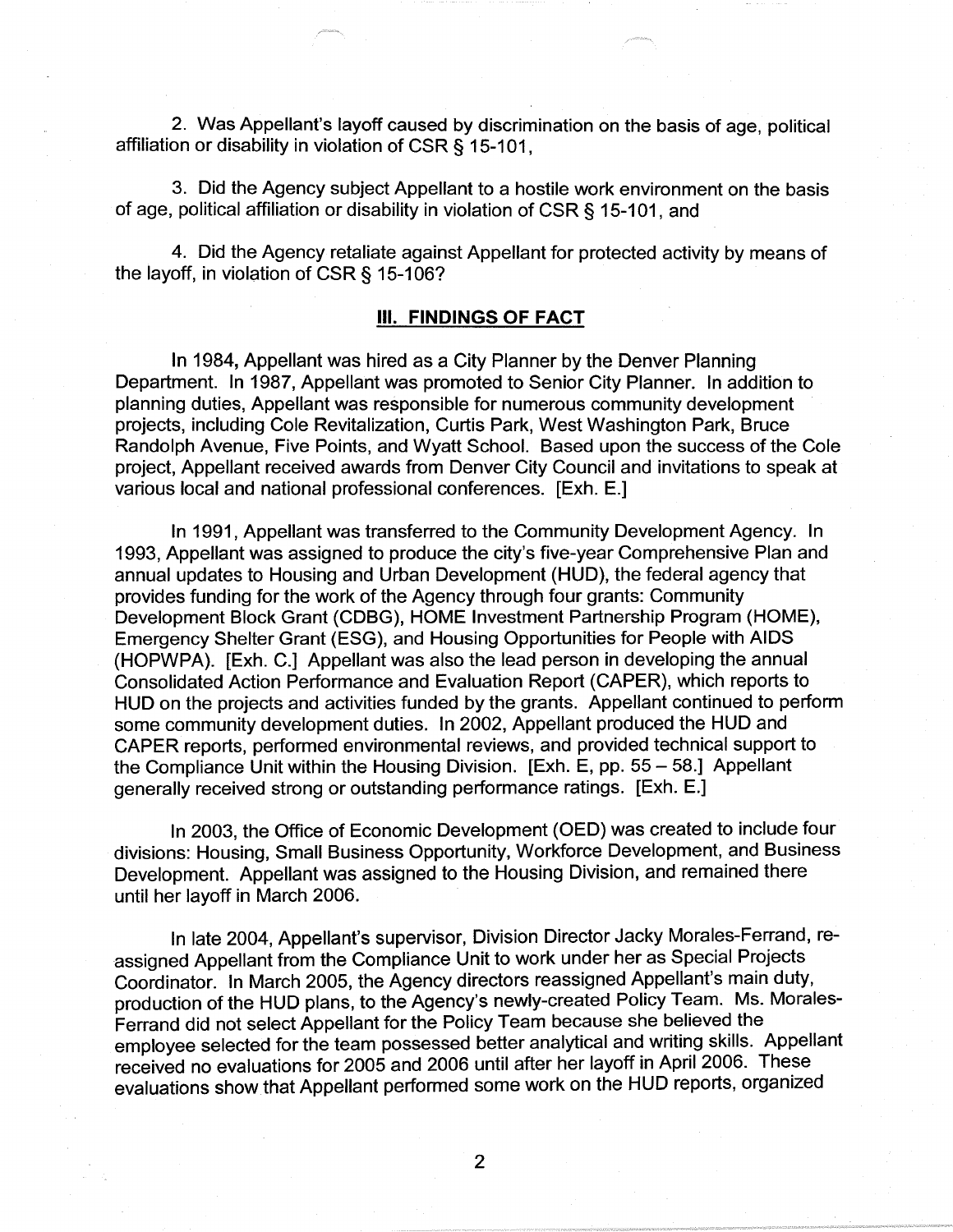the annual HUD meeting, performed environmental reviews, did research on a number of initiatives and community participation processes, and coordinated the Agency's strategic plan. [Exhs. F, G.]

In May 2005, CSA Senior Personnel Analyst Pat Anderson began a field audit of Appellant's position as a part of her broader maintenance study of the city's planner classifications. [Exh. Q.] Ms. Morales-Ferrand and Ms. Hipp told Ms. Anderson to put the audit on hold because an Agency reorganization would result in removal of Appellant's planning duties. [Testimony of Pat Anderson; Exh. GGG.]

On September 14, 2005, Ms. Morales-Ferrand met with Appellant to discuss the possibility of her layoff and to encourage her to apply for other positions, specifically a vacancy for Community Development Program Specialist, pay grade 807, in Program Manager Jerry Garcia's Neighborhood Unit. At that time, Appellant expressed some reservations about taking that position. Earlier, Mr. Garcia had told Ms. Morales-Ferrand that he would be willing to forego hiring new staff in light of anticipated budget cuts. On September 21, 2005, a Rank Order List for an October layoff was produced for Layoff Consolidation Group A27, which contained 26 Agency employees and eight unlimited vacancies, including the Community Development Program Specialist position. [Exh. JJ, p. 3.] The August 2005 preliminary 2006 budget included Susan Foley's position. [Exh. ZZ, tab 6, p. 5.] It was eliminated in the September 2005 version of the 2006 budget. [Exh. ZZ, p. 1.] The September version was submitted to HUD as the Housing Division's preliminary budget.

From October 2005 to March 2006, Appellant made it clear to Ms. Morales-Ferrand that she wanted to transfer to Mr. Garcia's Neighborhood Unit, and would apply for any other Agency vacancy in order to avoid a layoff. [Exhs. H- K, N - 0, S, Z, II; testimony of Appellant and Ms. Morales-Ferrand.] On October 6<sup>th</sup>, Appellant asked her supervisor to consider hiring from within for open positions rather than "laying off staff, especially those with many years of service and near retirement." Ms. Morales-Ferrand replied that "[n]o decisions have been made regarding your position yet." [Exh. J.] In January 2006, Appellant informed her supervisor that she had applied for a limited planning position, and asked her to support her for the position in the Neighborhood Unit. Ms. Morales-Ferrand agreed to "put in a good word. We are working on opening up the neighborhood position but it still isn't open." [Exh. Z.] In February, Mr. Garcia requested in writing that Ms. Morales-Ferrand transfer Appellant to the vacancy in his unit to do neighborhood revitalization and development. [Exh. AA.] On February 14, 2006, Ms. Morales-Ferrand informed Appellant that she was considering hiring or contracting the revitalization work. On February  $15<sup>th</sup>$ , Ms. Morales-Ferrand put in a request to fill the vacancy. [Exh. 17-4.] The position was still in the budget as of February 23, 2006 as a vacancy to be filled by March 12, 2006. [Exh. DOD, p. 5.] At the hearing, Ms. Morales-Ferrand testified that the Agency does not plan to fill the vacancy.

As a result of a city-wide CSA maintenance study of the Senior City Planner classification pursuant to its duty to ensure like pay for like work under Rule 7, the CSA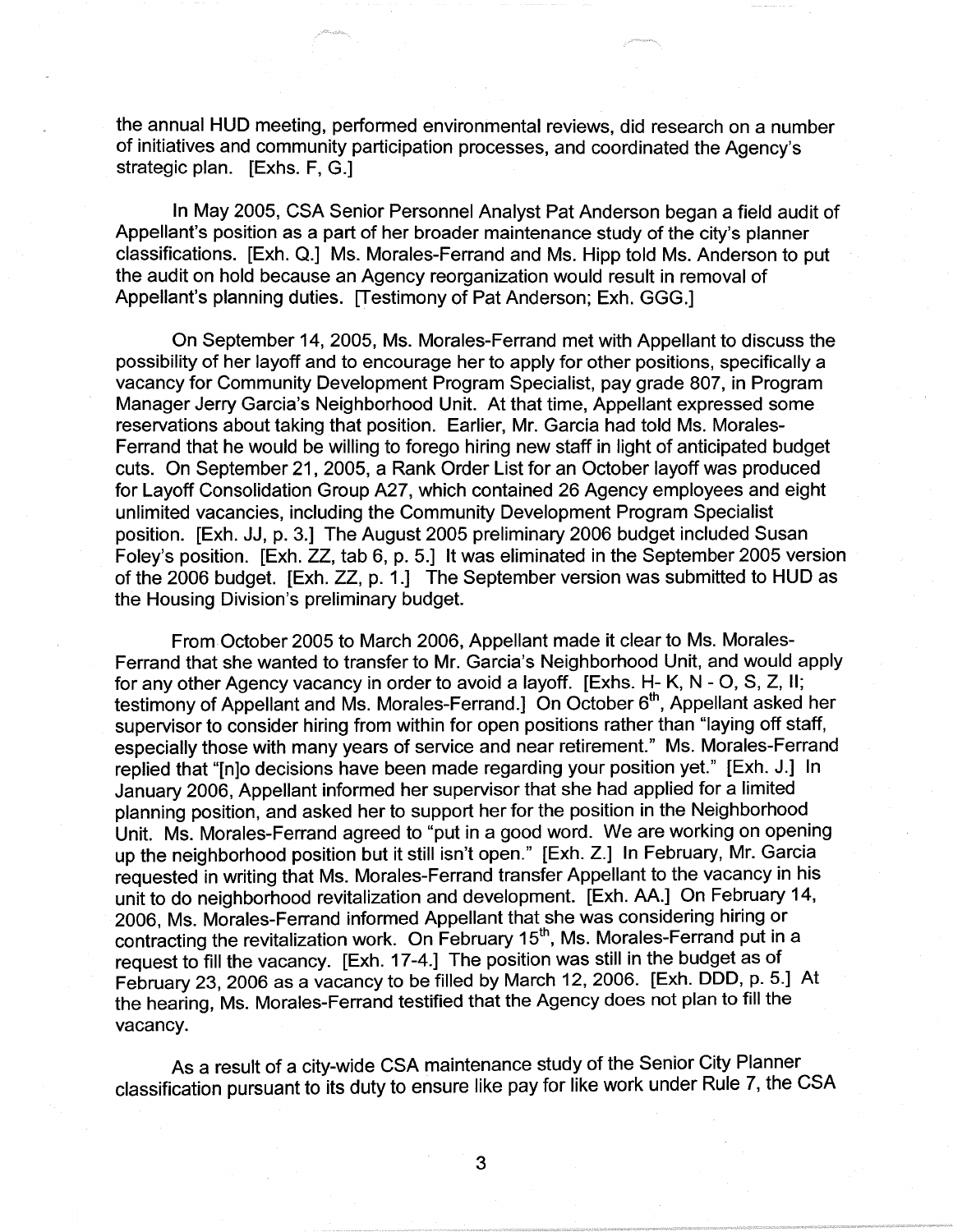announced on November 14, 2005 that the Senior City Planner classification would be upgraded from pay grade 808 to pay grade 810. [Exh. P.] The next day, Ms. Morales-Ferrand and Ms. Hipp informed Ms. Anderson that Appellant was not a city planner, and that she would therefore not be included in the anticipated upgrade for the Senior City Planner classification. Appellant was not sent a copy of the CSA announcement of the upgrade. Ms. Hipp told Ms. Anderson to "hold off [on the classification audit] until we found out where she would be reassigned." [Exh. GGG.] After Ms. Anderson informed Appellant of this conversation, Appellant requested a meeting with her supervisor to discuss her exclusion from the upgrade. [Exh. R.] Ms. Hipp told Appellant the issue would be resolved within 24 hours. [Exhs. P, p. 3.] Appellant did not hear back from either Ms. Hipp or her supervisor on the subject.

Ms. Morales-Ferrand later informed Ms. Anderson that Appellant was to be laid off. Based on that statement, Ms. Anderson discontinued all work on the audit of Appellant's position, but recommended that the Agency reclassify Appellant from Senior City Planner to Associate City Planner. Ms. Anderson made the recommendation in order to preserve Appellant's current 808 pay level pending her layoff, as well as to prevent other employees from using Appellant's classification to support their arguments for an upgrade to the Senior City Planner class. Effective December 16, 2005, the Senior City Planner classification was upgraded to the 810 pay grade. [Exh. A.] The Associate City Planner classification was then changed to 808.

That same day, the Agency processed a Personnel Action form for Appellant's reclassification to Associate City Planner, pay grade 808. [Exh. Ill, p. 1; testimony of Pat Anderson.] Appellant received notice of her reclassification to Associate City Planner on January 23, 2006, and believed based on this notice that she had been demoted to the entry level position she had last held in 1987. [Exh. S.] At Appellant's request, Ms. Morales-Ferrand agreed to look into the demotion, but Appellant heard no more about the matter. CSA Analyst Anderson was not informed of the Agency's decision to demote Appellant, and first learned of it just before August 18, 2006, the second day of the hearing in this appeal.

The reclassification of Appellant's position to Associate City Planner was not approved until after Appellant's layoff. [Exh. 111, p. 2.] The position from which Appellant was laid off on March 28, 2006 was that of a Senior City Planner 808. [Exh. PP.] At the time of her layoff, Appellant was the only Senior City Planner with a pay rate of 808, since Appellant was the only one not included in the December 2005 reclassification.

Two weeks after the demotion was to take effect, but before Appellant received notice of it, the Agency submitted a layoff plan to the Career Service Authority (CSA). The layoff plan dated December 29, 2005 stated that "[d]ue to required budget reductions ... we have decided to abolish one Senior City Planner position." Appellant was identified as the employee whose position would be abolished. [Exh. V.] The next day, the layoff plan for Consolidation Code A27 was approved. [Exh. W.] Consolidation Code A27 was the layoff unit, and included all employees in the September Rank Order List, plus an accounting supervisor position. The December 22<sup>nd</sup> Rank Order List also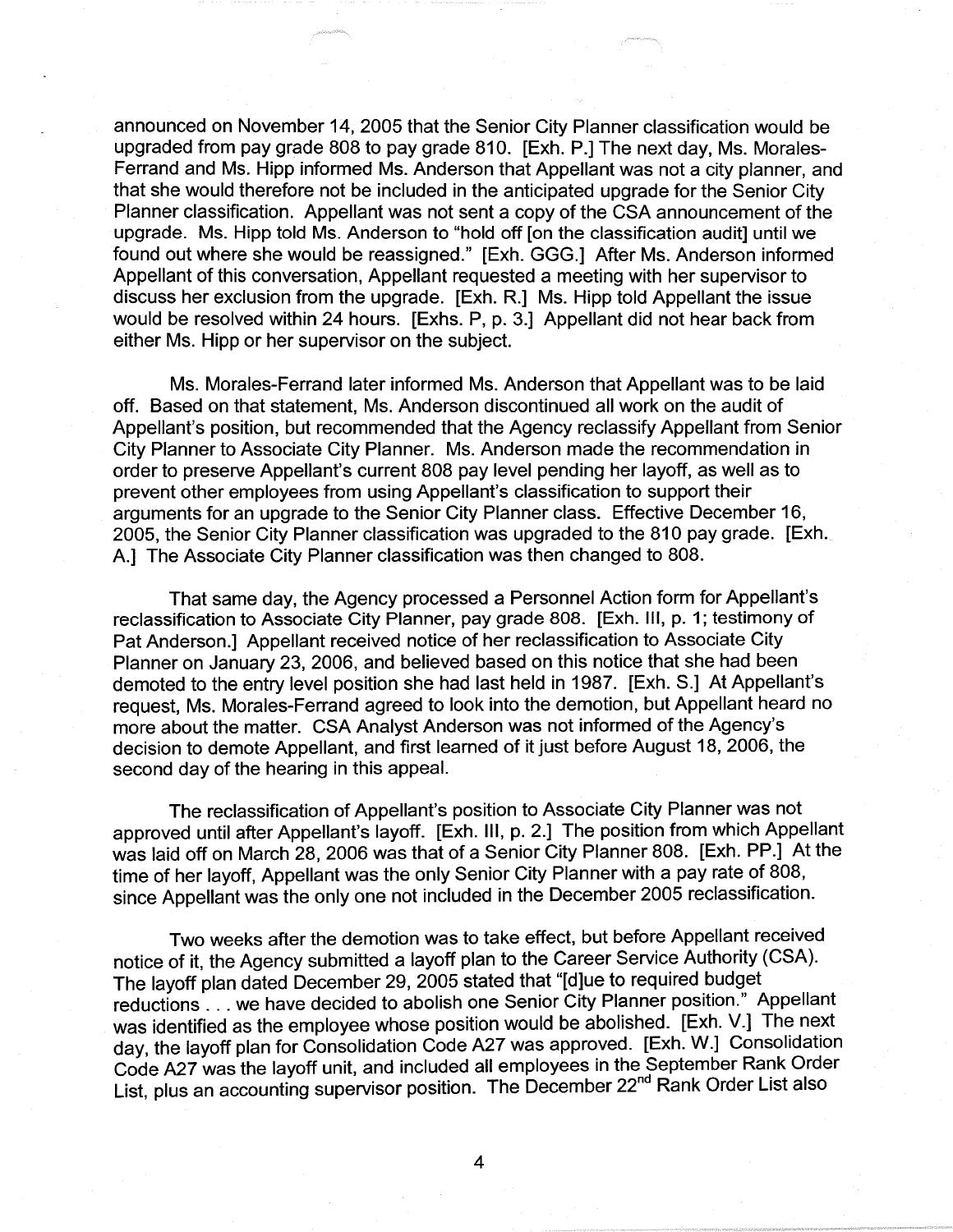eliminated one vacancy. [Exh. 12.] Ms. Morales-Ferrand stated she did not eliminate the other eight vacancies before the layoff because the majority of those vacancies were in units, and she did not believe the units could handle layoffs. The record is silent as to whether the revised layoff unit was approved by the Career Service Board after a mandatory public hearing in conformity with CSR § 14-42 b).

On Feb. 15, 2006, Ms. Morales-Ferrand made a request to fill Position No. 24298, a Community Development Program Specialist position formerly held by Emily Bustos. That position was in the budget as a vacancy from August 2005 to February 23, 2006. [Exhs. ZZ, tab 6, p. 5; DDD-5.] That request was cancelled by June 7, 2006. [Exhs. 12-3, 17-4.]

On Feb. 23, 2006, the Division's budget intended as the final budget was delivered to Finance Manager Chiquita McGowin. It showed a budget that complied with the HUD grants' 20% limits on administrative costs, and included Appellant's position as fully funded. [Exh. DOD, pp. 4, 5.] The next day, Ms. Morales-Ferrand informed Appellant that "the budget is twice as bad as we thought, and so we'll have to lay you off." Appellant was then served with the official notice of layoff. [[Testimony of Appellant; Exh. CC.] Appellant continued to seek other positions within the Agency. Ms. Hipp recommended to Ms. Morales-Ferrand that Appellant be given the position in Mr. Garcia's Neighborhood Unit. [Exh. GGG.] Ms. Hipp also made some telephone calls to attempt to obtain another position for Appellant in other divisions. She did not pursue the vacancies within Appellant's own division, since Ms. Morales-Ferrand informed her she had already done so. In fact, Ms. Morales-Ferrand declined Mr. Garcia's request to hire Appellant for his position, and took no action to secure Appellant a position within her division. Appellant's last day of work was March 27, 2006. [Exh. Ill, p. 1.] In April 2006, the Agency received official word of its HUD allocation, which showed the same grant amounts as the Agency had predicted in its August budget. [Testimony of Ms. McGowin; Exh. ZZ, tab 6, p. 1; ZZ, tab 7, p. 1.]

The Agency's official layoff plan stated that abolishment of the position was requested "due to required budget reductions." [Exh. V.] At hearing, the Agency conceded that the stated reason was not correct. Former Deputy Director Myrna Hipp testified that the layoff plan was "kind of a form letter'' written by the Human Resources Department for her signature. Ms. Morales-Ferrand did not review the plan before it was submitted. The Agency contends that the actual reason for the layoff was that the Agency had no planning work for a Senior City Planner. [Exh. PP.]

Ms. Morales-Ferrand testified that she was the official who decided that the layoff was necessary, and that she selected Appellant to be laid off. Ms. Morales-Ferrand testified that the layoff was required by a 20% decrease in grant funds over the past five years, which was more relevant than any future budget cuts. In her opinion, that steady decrease in funds created a need to evaluate the worth of each position. Ms. Morales-Ferrand conceded that the Agency never performed the required evaluation of positions, or an analysis of budgetary issues created by those cuts.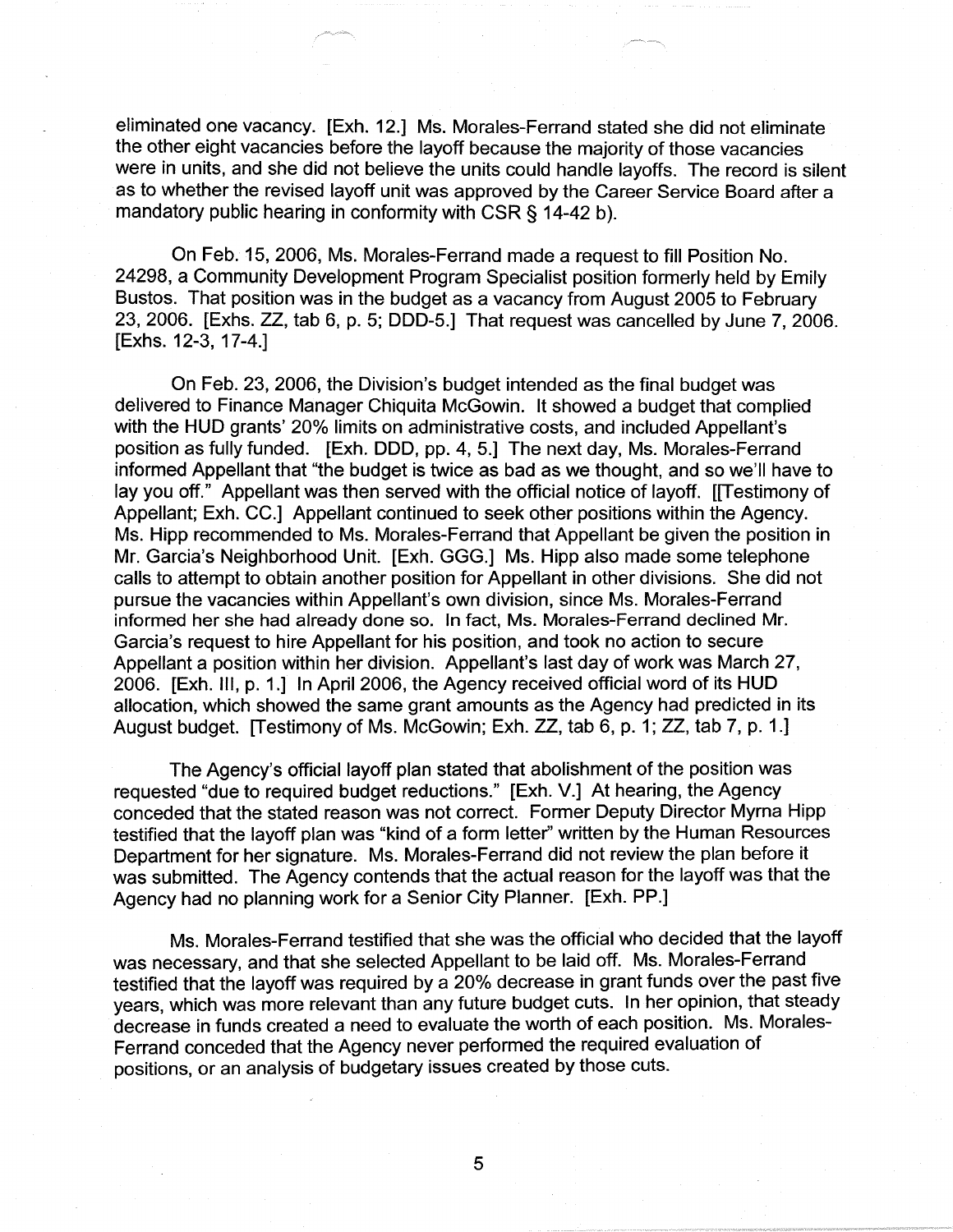Ms. Morales-Ferrand testified that she did not consider for layoff any of the positions assigned to the four units in her division (small business lending, compliance, housing, and neighborhood), since she believed that the work done in the units delivered grant funds directly to the community. Ms. Morales-Ferrand determined that she should consider only the positions directly under her supervision. The organizational chart dated February 7, 2006 shows that Appellant was listed as assigned to the compliance unit. [Exh. 18.] However, Ms. Morales-Ferrand added that her decision to lay off Appellant would not have changed even if Appellant had been assigned to one of the units.

In addition, Ms. Morales-Ferrand stated that she believed keeping Appellant's position would limit the Agency's future ability to staff the programmatic areas. Ms. Morales-Ferrand admitted that her decision to lay off Appellant would not have changed regardless of the Agency's 2006 or 2007 grant fund allocations.

On March 7, 2006, Appellant asked Deputy Director Myrna Hipp to tell her what was really going on. Ms. Hipp replied, "Sit down. I'm going to be as honest as I can be. It's your performance. Nobody ever liked your work." As Appellant emerged from Ms. Hipp's office, Senior Housing Economic Development Specialist Beth Truby came by to pick up Ms. Hipp for their next meeting. Ms. Truby noticed the serious look on both faces. Ms. Truby testified that "[i]t looked like it was a painful conversation." Ms. Hipp volunteered to Ms. Truby, "I had to tell her it was about her performance." Ms. Truby assumed that Ms. Hipp meant Appellant was being laid off because of her performance, since she knew Appellant had just been informed of her layoff. Ms. Truby asked, "[i]f it's a performance issue, why is this just coming up now? Why hasn't anyone said this to her before?" Ms. Hipp replied, "I know, I know."

On July 17, 2006, Ms. Hipp signed an affidavit recalling this conversation. Therein, Ms. Hipp admitted that "I told Ms. Truby that Ms. Foley's employment was being terminated for performance reasons." She added that "I was not tracking on the technical implications of the point that I now believe, in retrospect, that Ms. Truby was trying to make." [Exh. GGG.] When Ms. Truby asked Ms. Hipp why it hadn't been said before, Ms. Hipp replied, "I know, I know." Ms. Hipp agreed with Ms. Truby "that it was wrong for a position to be abolished for performance issues." [Exh. GGG, p. 2.] In her second affidavit, Ms. Hipp admitted that she told both Appellant and Ms. Truby that "there were performance issues" when both asked about the reasons for Appellant's layoff. Ms. Hipp explained that she had intended to convey to Ms. Truby that performance issue "would most likely keep Ms. Foley from receiving a job offer from somewhere or someone else, thereby finalizing her layoff''. Ms. Hipp stated that Appellant was not being given any transfer opportunities because Ms. Hipp "would not force Ms. Foley on anyone", and that "performance issues ... would most likely keep Ms. Foley from receiving a job offer" before her layoff. [Exh. **HHH.]**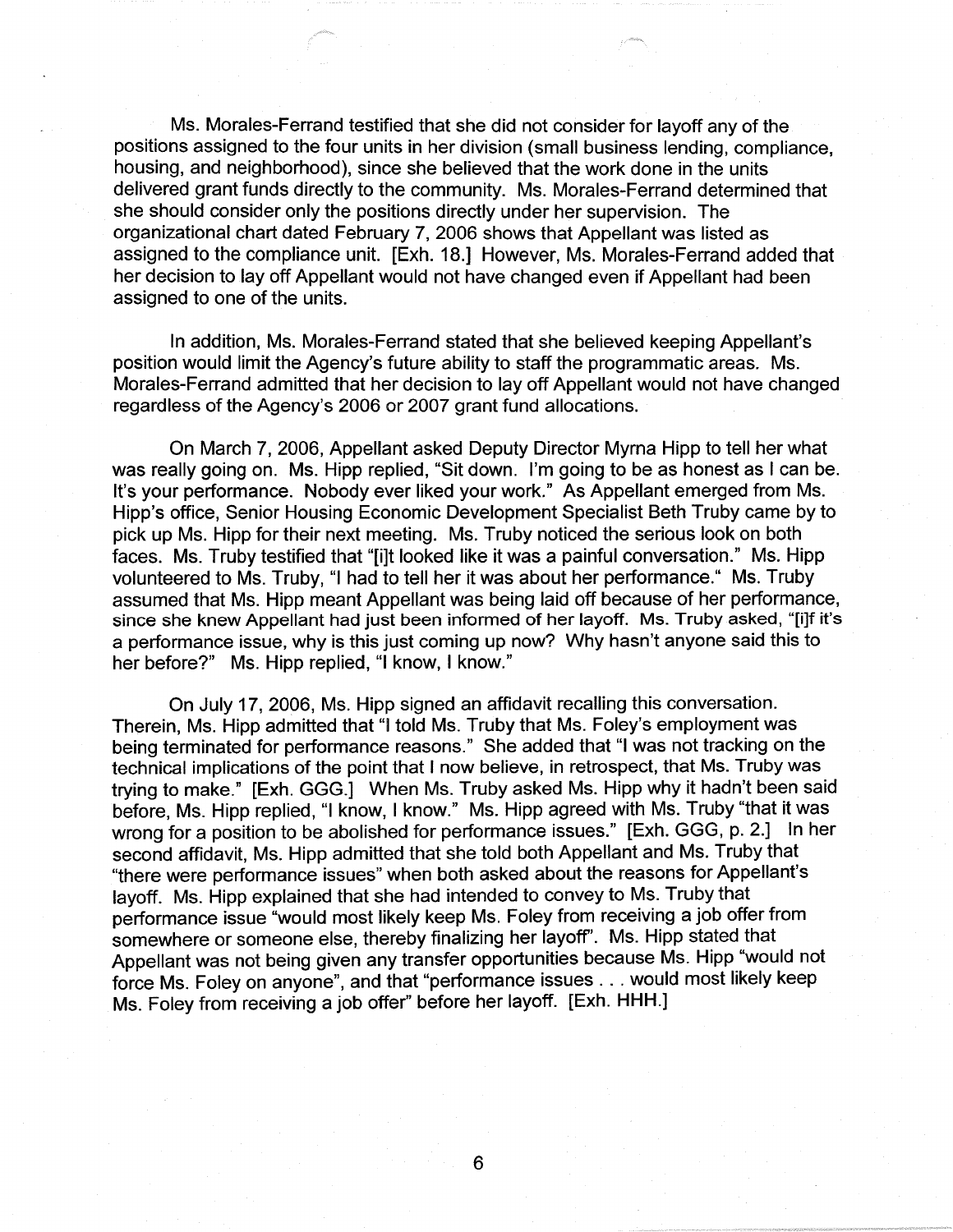### **IV. APPLICABLE RULES**

#### 1. City Charter and Laws Regulating Personnel System

In creating the Career Service personnel system, the Denver City Charter empowered its governing board to "adopt, administer and enforce rules necessary to foster and maintain a merit-based personnel system according to the principles ... of competitive examinations of competence, probationary periods" to test an employee's work performance, "appointments ... made solely on the basis of merit and ability," and discipline "only for cause, including the good of the service". City Charter, § 9.1.1. The Career Service Authority, the city's central human resources agency, "shall maintain and foster a merit-based personnel system for employees in the Career Service and shall be committed to equal employment opportunity." D.R.M.C. § 18-1. The Career Service Rules "shall be consistent with the Charter and ordinances of the City." D.R.M.C. § 18-3.

A local agency that maintains a merit-based personnel system is eligible to receive federal funds for programs such as food stamps, Aid to Families with Dependent Children, OSHA, and Social Security grants. 42 U.S.C. § 4728; 5 CFR § 900 Appendix A Subpart **F.** I take judicial notice that the City and County of Denver accepts federal funds to administer several federally mandated assistance payments and social services to eligible city residents after approval by city council pursuant to D.R.M.C. § 20-52. Denver's merit-based Career Service personnel system ensures that employees in career status are paid "like pay for like work" under an approved classification and pay plan, and that they may be disciplined or dismissed only for cause. D.R.M.C. § 18-3.1; CSR§§ 7-20; 5-62. Career Service employees are also entitled to lay-off protection. CSR§§ 5-62 5); 14-40 et. seq.

### 2. Layoffs

The Career Service Rules protect career-status employees from separation resulting from the abolishment of their position by the requirement that all such separations shall comply with CSR  $\S$ § 14-41 - 14-49. CSR § 5-62. The layoff rules mandate that "[l]ayoffs shall be determined by layoff unit", which are appropriation accounts, sub-accounts or some combination of accounts consolidated into a unit "if it can be shown that there is a high correlation between the activities of one unit of the department and others proposed to be consolidated." CSR§ 14-42 a), b)1). Changes to layoff units must be approved by the Career Service Board "based on business functions" after a mandatory public hearing. CSR§ 14-42 b). A layoff decision must be based upon the position to be abolished rather than the incumbent in that position. CSR § 14-42 d).

An employee selected for layoff shall be given a transfer appointment to any vacancy for which qualified within the layoff unit subject to some exceptions. Laid off employees are also entitled to "bump" into a demotional position in the same layoff unit under certain conditions. CSR § 14-45. "Layoff planning, including actions in lieu of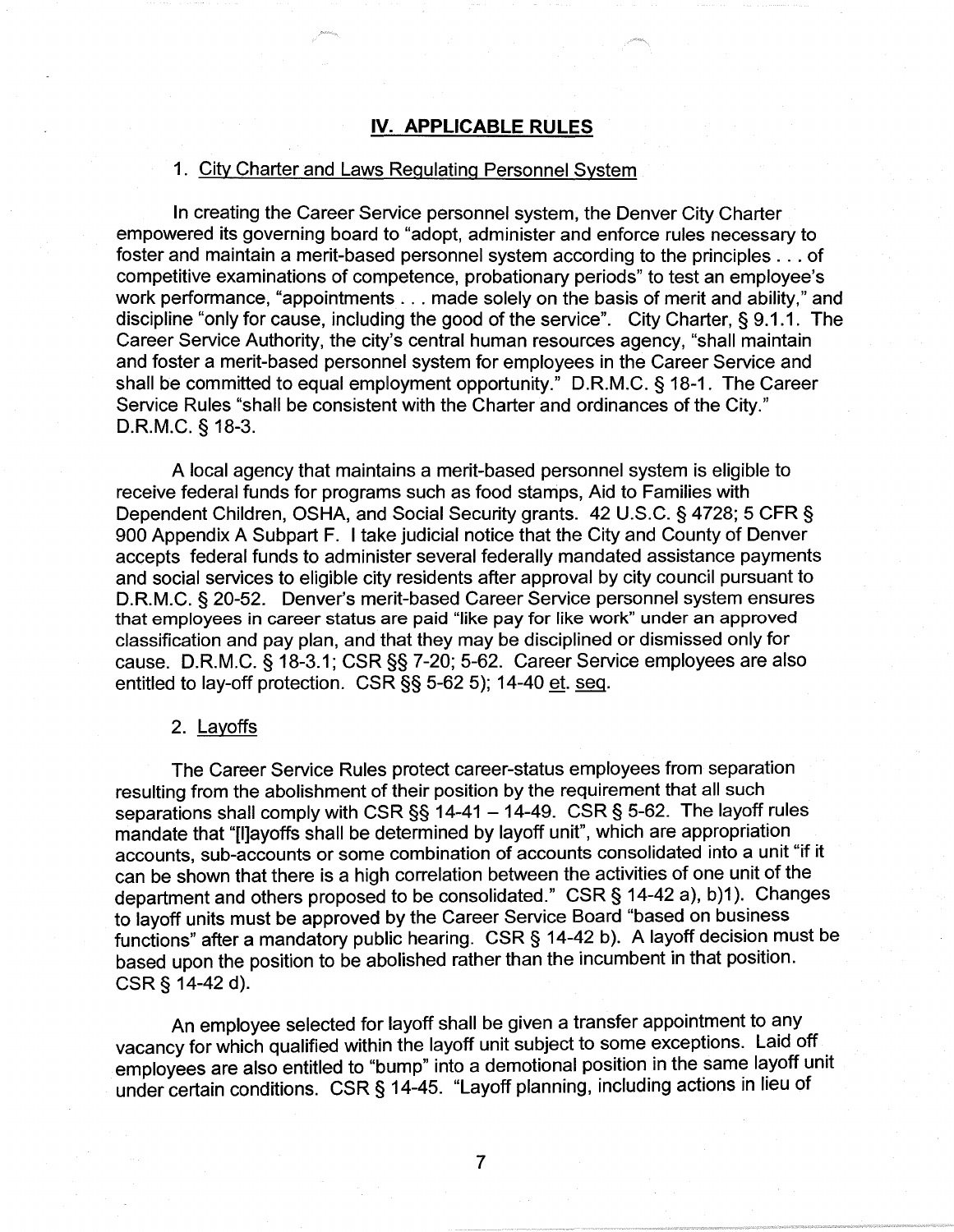layoff, is the responsibility of the appointing authority. However, the Career Service Authority is available for procedural assistance and consultation as soon as the appointing authority had decided the number of positions by class to be abolished." CSR § 14-46 a). A "written layoff plan for the lay-off unit shall be submitted to CSA and shall have been audited and approved in writing by the Career Service Personnel Director for conformance to Section 14-40 Lay-Off of the Personnel Rules, including all subsections thereof." CSR § 14-46 b).

#### 3. Classification

The classification and pay plan covers "all classifications in the Career Service". CSR§ 7-10. Appointing authorities have a responsibility to assign duties to a position under CSR§ 7-31, and are encouraged to request audits "as soon as possible" after permanent changes to a position's duties. CSR § 7-34. It is the responsibility of the Career Service Authority to develop, maintain and administer classifications and their attendant pay plans for all positions covered by the classification and pay plan. CSR § 7-20. Changes to the plan that alter pay rates must be recommended by the Personnel Director and approved by the CSB and City Council. CSR§§ 7-21; 7-22. Under Rule 7, allocations to a different classification must be made by CSA "on the basis of essential duties of the position and in accordance with generally accepted personnel standards and procedures". CSR§ 7-32.

# **V. ANALYSIS**

1. Was the layoff of Appellant arbitrary, capricious, or contrary to rule or law in violation of Career Service Rule 14?

In an appeal challenging a layoff action, an employee has the burden to prove the action taken was arbitrary, capricious or contrary to rule or law. In re: Romberger, CSA 89-04, 5 (6/13/05); Velasquez v. Dept of Higher Education, 93 P.3d 540 (Colo. App. 2003).

An agency action is arbitrary and capricious if an agency 1) fails to use reasonable diligence to determine facts necessary to its decision, 2) fails to give proper consideration to facts relevant to the decision, or 3) bases its action on conclusions that reasonable persons considering the facts would not reach. Lawley v. Dept. of Higher Education, 6 P.3d 1239, 1252 (Colo. 2001 ). The core of the concept is rationality. Columbia Broadcasting System v. F.G.C., 454 F.2d 1018, 1028 (D.C.Cir. 1971). A decision is an abuse of discretion "if it were made without a rational explanation, inexplicably departed from established policies, or rested on an impermissible basis such as invidious discrimination" or other considerations not intended by the governing law. Wong Wing Hang v. INS, 360 F.2d 715 (2<sup>nd</sup> Cir. 1965), citing United States ex rel. Kaloudis v. Shaughnessy, 180 F.2d 489, 491 (2<sup>nd</sup> Cir, 1950).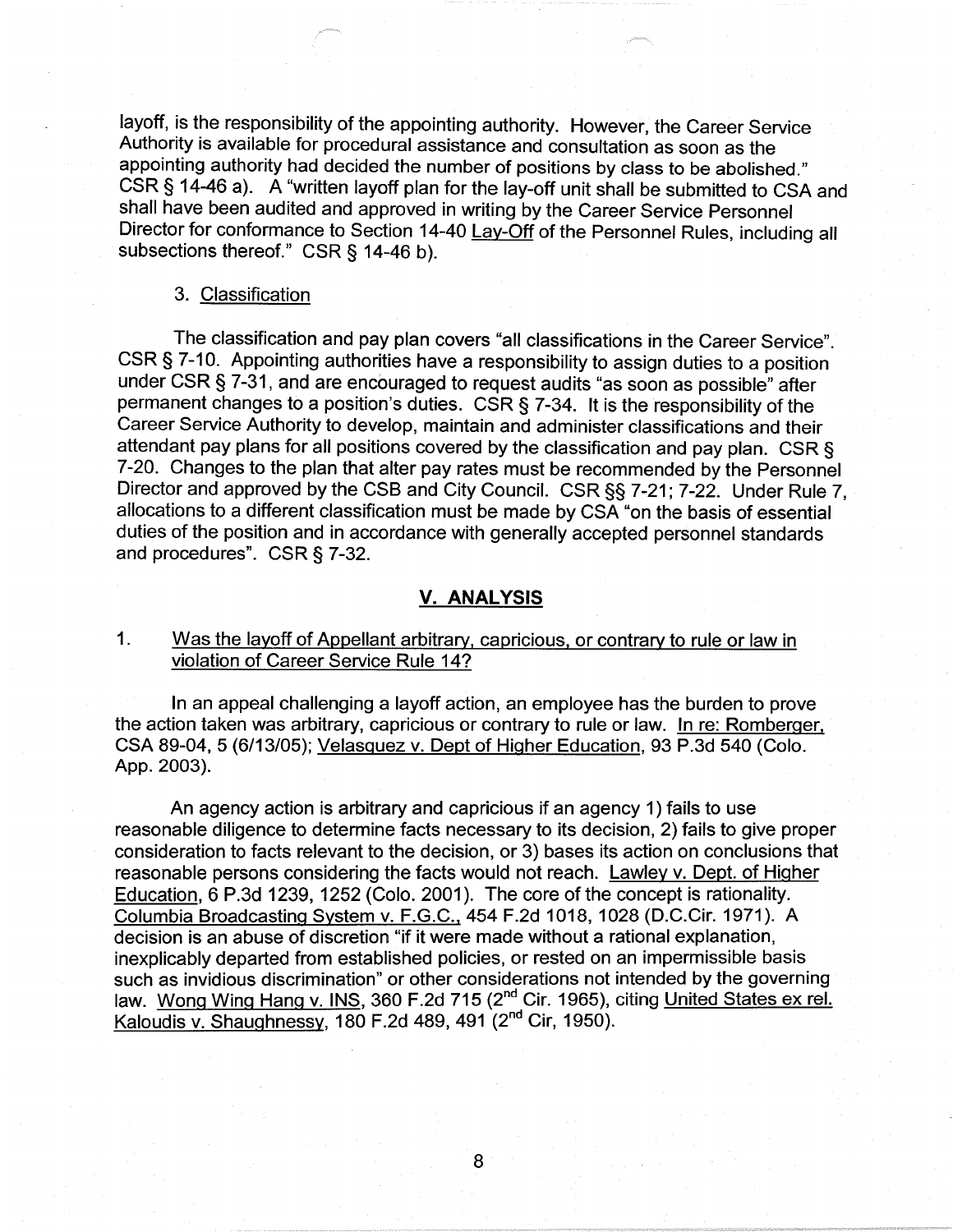Appellant asserts that the layoff was arbitrary, capricious or contrary to the Career Service Rules, and requests reversal of the action. In order to resolve this issue, the factors used to support the layoff decision must be analyzed.

The layoff plan states that the layoff was caused by "required budget reductions." Ms. Morales-Ferrand told Appellant at the Feb. 24<sup>th</sup> layoff meeting that "the budget is twice as bad as we thought, and so we're going to have to let you go." [Testimony of Appellant.] The evidence contradicts both this statement and the layoff plan. On the day before Appellant was served with the layoff notice, the Agency's budget analyst projected grant funds in the identical amounts as projected in August 2005. [Exhs. ZZ, tab 6, p. 1; BBB, pp. 3-4.] The February 2006 Housing Division budget shows a higher projected surplus than that shown in the August 2005 projection. [Exhs. ZZ, tab 6, p. 4; DOD, p. 4.] There is no evidence of the entire Agency's 2006 budget, even though the layoff unit included employees from other divisions within the Agency. The Agency concedes that the budget was not the real reason for the layoff.

Ms. Morales-Ferrand testified that the layoff was necessary because of the fiveyear decline in HUD Community Development Block Grant funds, as a result of which "we had to clearly evaluate the worth and value of each position in the Agency." However, she admitted that that evaluation was not done. Ms. Morales-Ferrand also stated that the past revenue decline was more relevant than current or future increases in grant funds. The budget shows a surplus carryover from past years. The Agency did not attempt to reconcile these facts, and presented no other evidence in support of this rationale for layoff.

Next, Ms. Morales testified that she sought layoff to give her budgetary flexibility to meet future programmatic needs. A mere desire for future budgetary flexibility, without more, does not justify the abolishment of a Career Service position. A layoff does save an agency the affected employee's salary. If that fact was sufficient to render a layoff decision in compliance with Rule 14, the layoff protection of CSR § 5-62 5) would be rendered a nullity. In any event, Ms. Morales-Ferrand conceded that Appellant would have been the employee selected for layoff even if the Agency obtained funding increases in 2006 and 2007.

The Agency contends that the actual reason for Appellant's selection was that the Agency had no Senior City Planner duties for Appellant to perform. However, it is undisputed that there were senior planning duties in the Agency at the time, but they had been reassigned to other employees. While a supervisor is free to change employees' work assignments, the testimony remains an exaggeration of the relevant facts. The Agency failed to seek a reclassification "as soon as possible" after the change in Appellant's duties, as required by CSR§ 7-34. Most significantly, when a CSA analyst independently began an audit which could have corrected any misclassification based upon an erosion of Appellant's duties, two Agency directors instructed the analyst to postpone the audit. Later, before presentation of the layoff plan, the analyst was told by the same directors to cease all work on the audit because Appellant was to be laid off. Moreover, Appellant's supervisor did not evaluate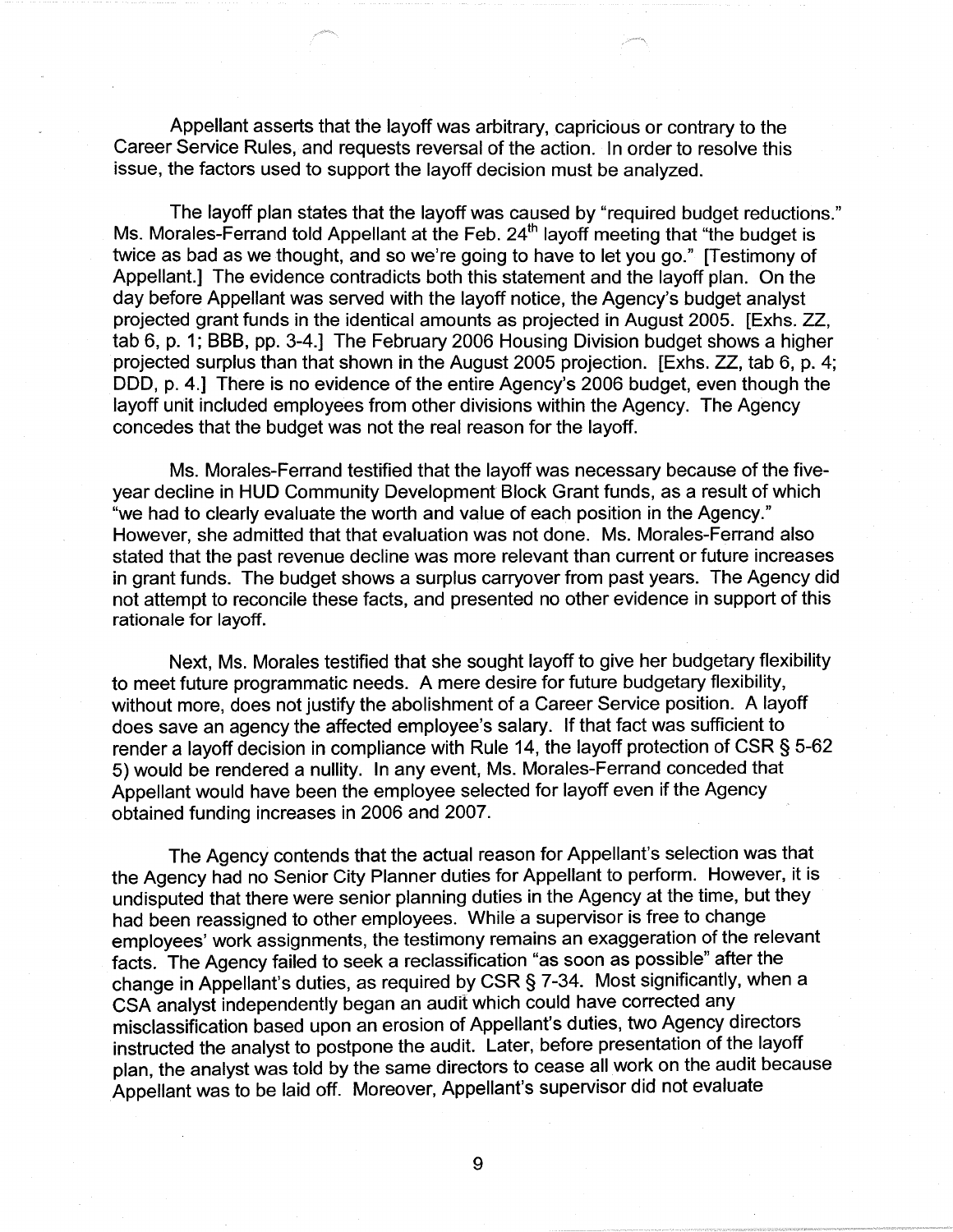Appellant's performance for the two years prior to the layoff, neglecting a powerful and mandatory tool for assurance of "like pay for like work" under the municipal ordinance and Career Service Rules.

Ms. Morales-Ferrand also noted that she decided not to consider for layoff any employee assigned to any of the four work units. She later stated she would have selected Appellant for layoff even if she had been in a unit.

The most convincing evidence of the reason for layoff was given in Ms. Hipp's separate private conversations with Appellant and Ms. Truby. All three testified that Ms. Hipp confided that Appellant was laid off for performance reasons. At hearing and in her affidavits, Ms. Hipp attempted to place a different interpretation on her March  $7<sup>th</sup>$ conversations with Appellant and Ms. Truby. Ms. Hipp testified that she intended to convey that Appellant's performance issues would affect her ability to obtain another job with the Agency after her layoff. I do not find that interpretation credible for several reasons. First, Ms. Truby's comment that "it was wrong for a position to be abolished for performance issues" is clear and lacks "technical implications." [Exh. GGG, p. 2.] Ms. Hipp's affidavit states that "I told Ms. Truby that Ms. Foley's employment was being terminated for performance reasons." [Exh. GGG, p. 2.] Ms. Hipp admitted at hearing that she made that statement, but adds that the statement was intended to mean something else. Since neither Ms. Truby nor Ms. Hipp's statements were ambiguous, Ms. Hipp's later attempt to change the meaning of her statement is not consistent with common sense. Second, Ms. Hipp's almost 25 years with the Agency under city policies make it unlikely she misunderstood the plain meaning of Ms. Truby's words. Third, Ms. Truby's unchallenged testimony corroborated Ms. Hipp's admission as to the reason for the layoff. I find Ms. Truby's testimony persuasive based upon her status as a current employee who testified against her employer's interest, and her lack of any personal interest in the appeal or the controversy. Finally, Appellant corroborated Ms. Truby's recollection of the conversation by her consistent testimony at the hearing about her own discussion with Ms. Hipp.

The above facts support a conclusion that the real reason for the layoff was the Agency's desire to terminate Appellant's employment based upon concerns with her performance.

The events relating to Appellant's employment before and after the layoff decision are also relevant to a full consideration of this issue. In the twelve months before the layoff, the Agency halted an audit of Appellant's job duties, excluded her from a classification upgrade intended to apply to all Senior City Planners, and attempted to demote Appellant to her entry level position. Two months after Appellant's work on the HUD reports was reassigned to the Policy Team, CSA began an audit of Appellant's position. Ms. Hipp told the CSA analyst to hold off on the audit because the Agency intended to remove Appellant's planning duties and reassign her. Ms. Hipp and Ms. Morales-Ferrand later instructed the CSA analyst to exclude Appellant from a classification and pay upgrade for the city's Senior City Planners. The managers then told the analyst to cancel the audit because Appellant was to be laid off. Two weeks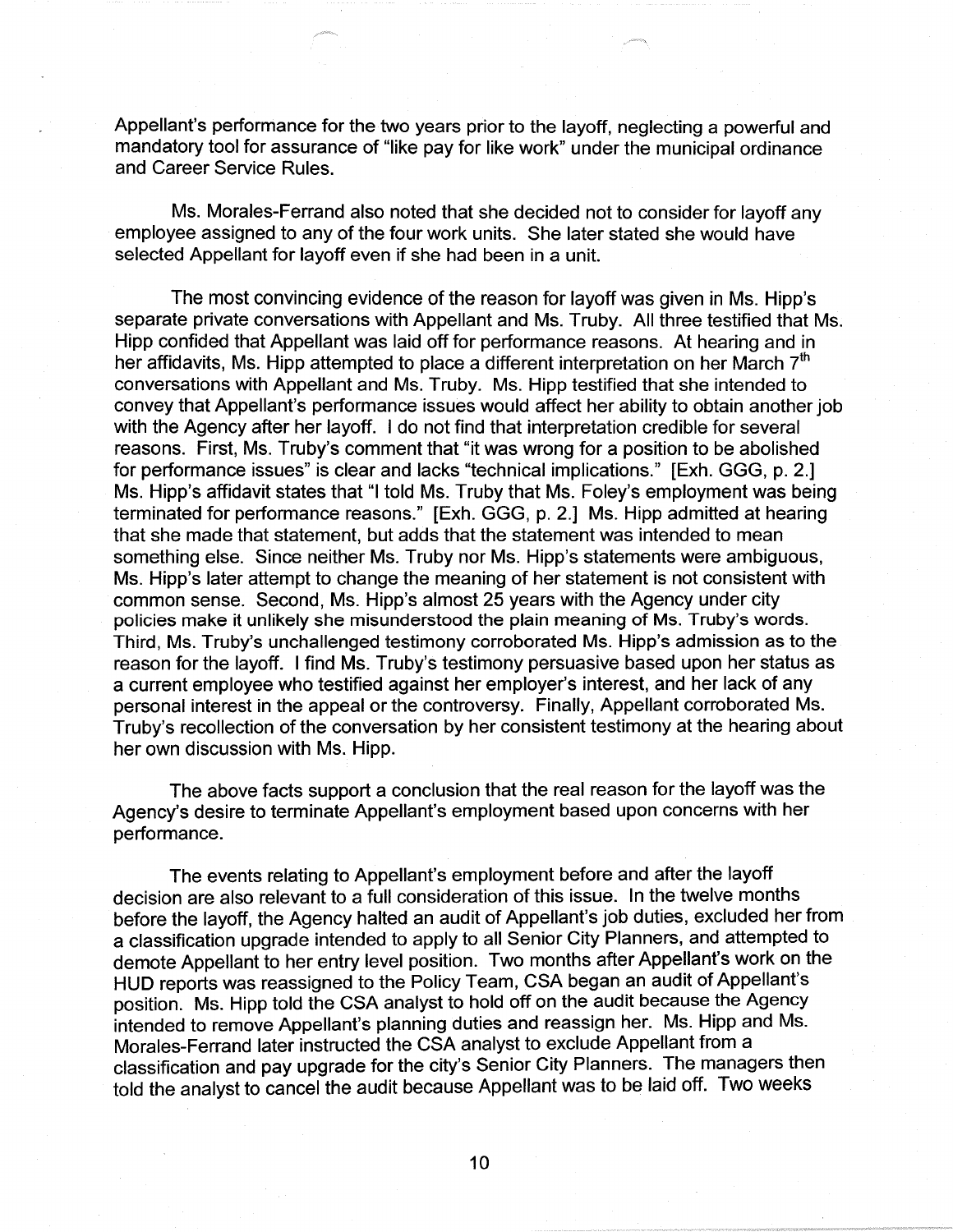before submission of the layoff plan, the Agency began the process of reclassifying Appellant to Associate City Planner, effective on the day of the upgrade for Senior City Planners. Appellant was mailed a notice of her demotion in January, a month before she received her notice of layoff. At layoff, Appellant was the sole Senior City Planner still in the 808 pay grade. All of these actions tend to support a conclusion that the Agency inexplicably departed from established personnel policies as to Appellant's employment.

In addition, the chronology of events regarding the layoff is germane to the issue. Ms. Morales-Ferrand first mentioned the possibility of layoff to Appellant on September 14, 2005. On September 27, 2005, Appellant's position was excluded from the initial HUD budget upon instructions from an Agency manager. On December 16<sup>th</sup>, Appellant's position classification was upgraded, and the Agency simultaneously began the demotion process for Appellant. Two weeks later, the layoff plan requested that CSA approve the elimination of Appellant's position "due to required budget reductions", a reason the Agency later admitted was incorrect. Ms. Morales-Ferrand refused to consider Appellant for a vacancy despite her qualifications and the recommendations of the unit supervisor and the Agency's Deputy Director, or to consider her for other positions that would have avoided layoff. This sequence of events is circumstantial evidence that the Agency targeted Appellant for layoff for the purpose of eliminating her position.

The evidence shows that the layoff failed to comply with the Career Service Rules in two respects. First, the appointing authority failed to perform layoff planning mandated by CSR§ 14-46 a). The Agency conceded that the layoff plan was a form letter that was not reviewed by the layoff decision-maker, and its stated reason was incorrect. The plan gave "required budget cuts" as the reason for the layoff for a layoff unit of 27 employees and eight vacancies, and it was approved on that basis. Ms. Morales-Ferrand testified that she selected the Senior City Planner for layoff because she concluded there was no need for the position, but that the layoff was caused by five years of budget cuts requiring the Agency to evaluate the worth of each position in the Agency. However, the Agency did not do that evaluation or consider budgetary factors to determine either the need for a layoff or the positions to be affected. The Agency's failure to include the actual reason for layoff prevented the CSA from conducting a meaningful audit of the plan under CSR§ 14-46 b). Ms. Morales-Ferrand admitted at hearing that the layoff rules are "not my area of expertise." Nonetheless, Ms. Morales-Ferrand served Appellant with the layoff notice and stated she was being laid off because "the budget was twice as bad as we expected". Appellant was actually selected for layoff based on her managers' concerns about her performance. These Agency actions and statements demonstrate that the Agency failed to perform layoff planning under CSR§ 14-46 a).

Secondly, the Agency identified Appellant in advance as the employee who would be laid off, in violation of CSR § 14-42 d), which states that "there is no relation between the positions which are abolished and the incumbents of those positions." Appellant was selected for layoff by September 2005, as demonstrated by the removal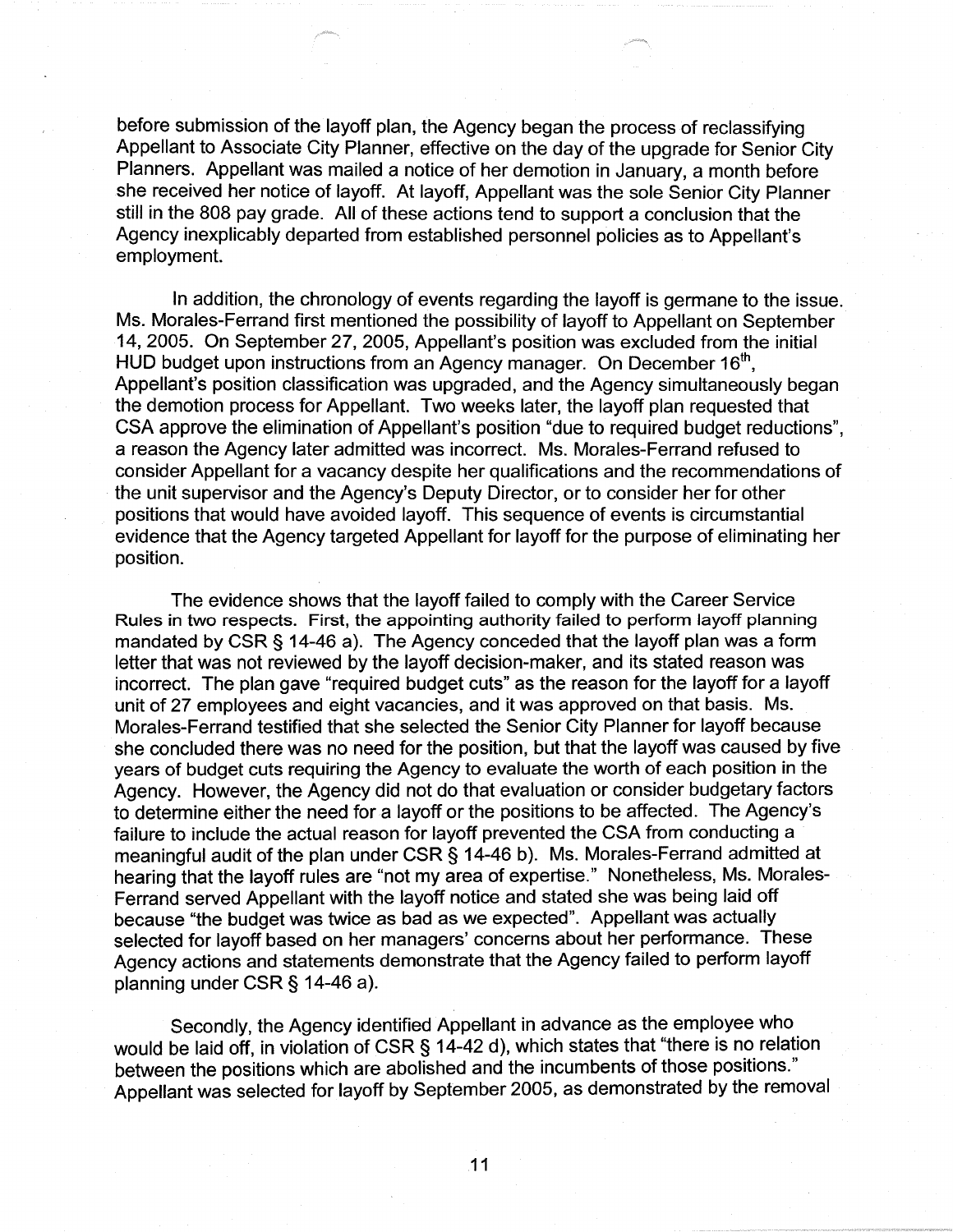of her position from the September budget and Ms. Morales-Ferrand's luncheon discussion of layoff with Appellant. The Agency's audit, classification, and demotion actions convincingly show that the Agency sought Appellant's removal from her position. Ms. Morales-Ferrand failed to consider other employees for layoff, as indicated by her statements that Appellant would have been selected regardless of other factors she claimed were relevant, and her rejection of other clearly relevant factors such as the budget, job and Agency functions, and seniority in making the layoff decision.

This pre-selection for layoff was further demonstrated by the Agency's unexplained failure to consider Appellant for an existing vacancy, despite strong recommendations and her admitted qualifications. The layoff unit included a vacancy for the position of Community Development Program Specialist. Mr. Garcia requested that Appellant fill the vacancy, and Deputy Director Myrna Hipp supported that request. Ms. Morales-Ferrand testified that she did not eliminate this vacancy because of an Agency practice to maintain vacancies in order to avoid the difficult CSA process of justifying a new position. In fact, Ms. Morales-Ferrand submitted a request to fill the vacancy one week before serving Appellant with the layoff notice. Her refusal to consider Appellant for this position supports the conclusion that the Agency sought to remove Appellant from employment rather than implement a layoff that was consistent with the intent of Rule 14.

An agency decision must be based upon factors that would be relevant to a reasonable person fairly and honestly considering the matter, including the governing laws and rules.

In a similar layoff appeal, the Colorado Supreme Court noted that the University of Colorado considered the following factors in making its layoff decision: 1) a drop in student enrollment affected the university's state funding under the Colorado Taxpayer's Bill of Rights (TABOR), requiring an approximately \$160,000 spending reduction in order to balance the budget; 2) the cost-saving plan should strive to retain existing employees, salaries, and essential services; 3) past internal distributions should be considered, 4) the layoff should take into account salary comparisons, and 5) the layoff should prevent a certain employee from being bumped out of his job. The Supreme Court upheld the Colorado State Personnel Board's reversal of the layoff because the decision-maker "failed to give candid and honest consideration to evidence before it on which it was authorized to act in exercising its discretion", to wit: an alternate proposal that would have avoided the layoff, an informal salary survey, and consultation with interested parties. Lawley v. Dept. of Higher Education, 6 P.3d 1239 (Colo. 2001).

In marked contrast, this Agency considered only the decision-maker's perception that Appellant did not have Senior City Planner duties to perform. The Agency chose to avoid completing a position audit which would have confirmed the position's assigned duties and corrected any misclassification, in conformity with Career Service Rule 7 regarding the classification and pay plan. The Agency failed to perform an analysis of the worth of the positions in the Agency or the layoff unit, in spite of its testimony that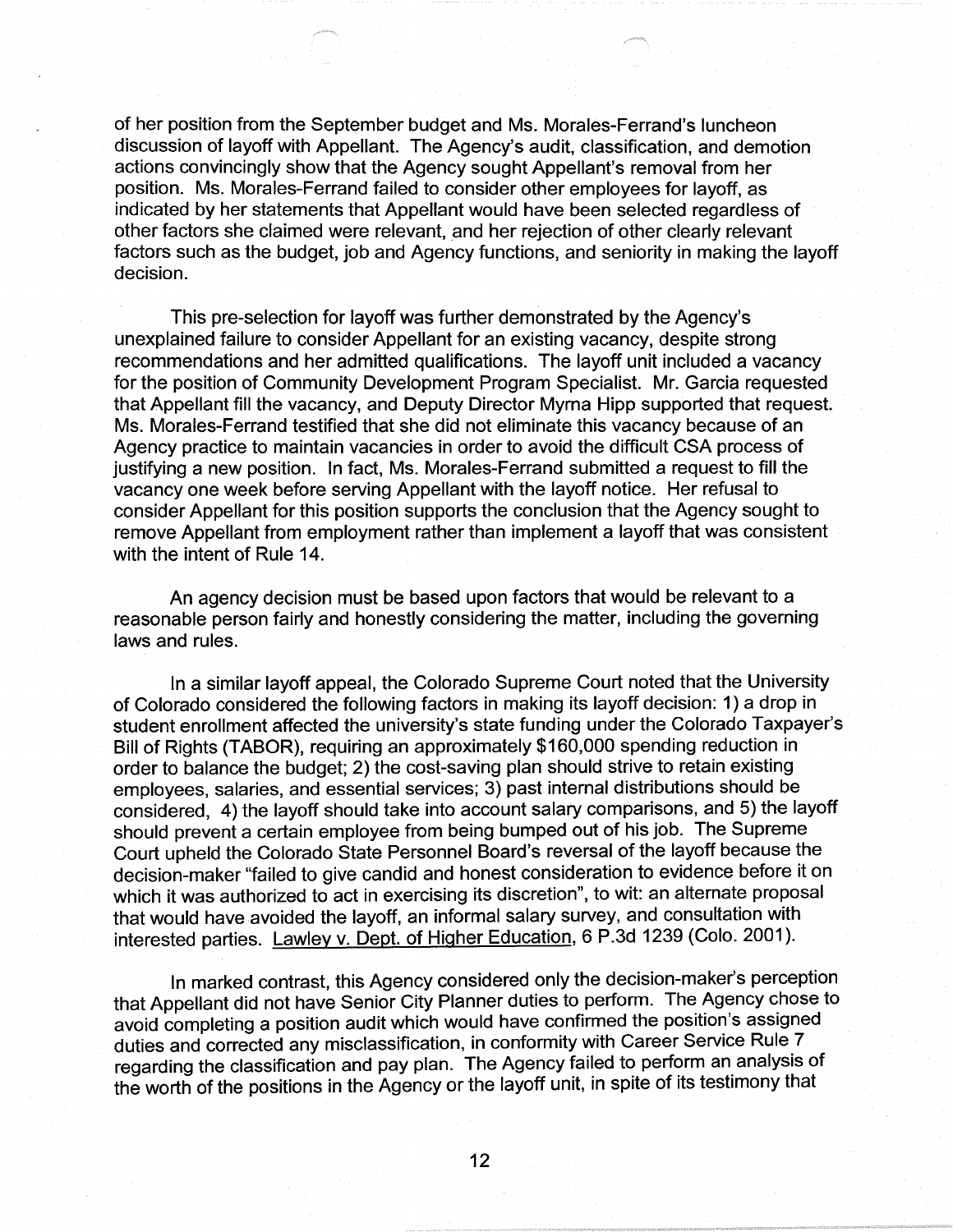five years of budget reductions required that analysis. The Agency also ignored relevant budget, funding and job analysis information which would have indicated whether a layoff was necessary, and what positions could be eliminated without damage to the mission of the Agency. Ms. Morales-Ferrand rejected an opportunity to place Appellant in a vacancy within the layoff unit, despite her qualifications, the manager's need to fill that vacancy, and the Deputy Director's recommendation. The Agency did not consider the effect of Appellant's 22 years of seniority with the City, despite the relevance of that factor within the Career Service system. All of these factors would have been considered by a reasonable person fairly and honestly considering the matter of layoff under these circumstances. I conclude that the Agency decision was not based upon factors that would be relevant to a reasonable person fairly and honestly considering the matter, including the governing laws and rules.

In addition, the Agency failed to give an honest consideration to evidence presented to it on which it was authorized to act. Ms. Morales-Ferrand first postponed and then cancelled an audit of Appellant's position, the very instrument a manager in her position would have sought in evaluating whether the Agency needed a Senior City Planner. Ms. Morales-Ferrand failed to consult with others to obtain an analysis of the worth and value of positions within the Agency. Ms. Morales-Ferrand's testimony showed a reluctance to give Appellant credit for her legitimate and undisputed accomplishments, and placed a more negative interpretation on Appellant's statements than was called for by their plain meaning. Ms. Morales-Ferrand conceded Appellant's qualifications for the community development position only after vigorous crossexamination, even though Appellant had over ten highly successful years of experience in that field. After an opportunity to assess the credibility of the witnesses, I conclude that the totality of the evidence, and the shifting and sometimes inconsistent reasons given for the layoff, indicate that the Agency did not give honest consideration to evidence a reasonable manager would have used in making the layoff decision. In contrast, Appellant's testimony and contemporaneous statements were consistent, and were corroborated by other credible testimony.

Finally, the Agency's decision that Appellant should be laid off is not the type of conclusion a reasonable person would have made based on the facts. The budgetary and other evidence did not support Ms. Morales-Ferrand's conclusion that the budget necessitated the layoff, or that layoff savings would give her flexibility to meet future programmatic needs. A reasonable person who had concerns about Appellant's loss of senior planner duties would not have acted to cancel an ongoing audit of Appellant's position. The evidence shows that the Agency decided to lay off Appellant because it believed her performance was inadequate. However, a layoff for inadequate performance violates the Career Service Rules mandating that layoffs shall be directed at positions, not their incumbents, and that performance and discipline issues must be addressed in conformity with Rules 13 and 16, respectively. It is therefore concluded that the Agency's action was arbitrary and capricious and contrary to the Career Service Rules governing layoffs.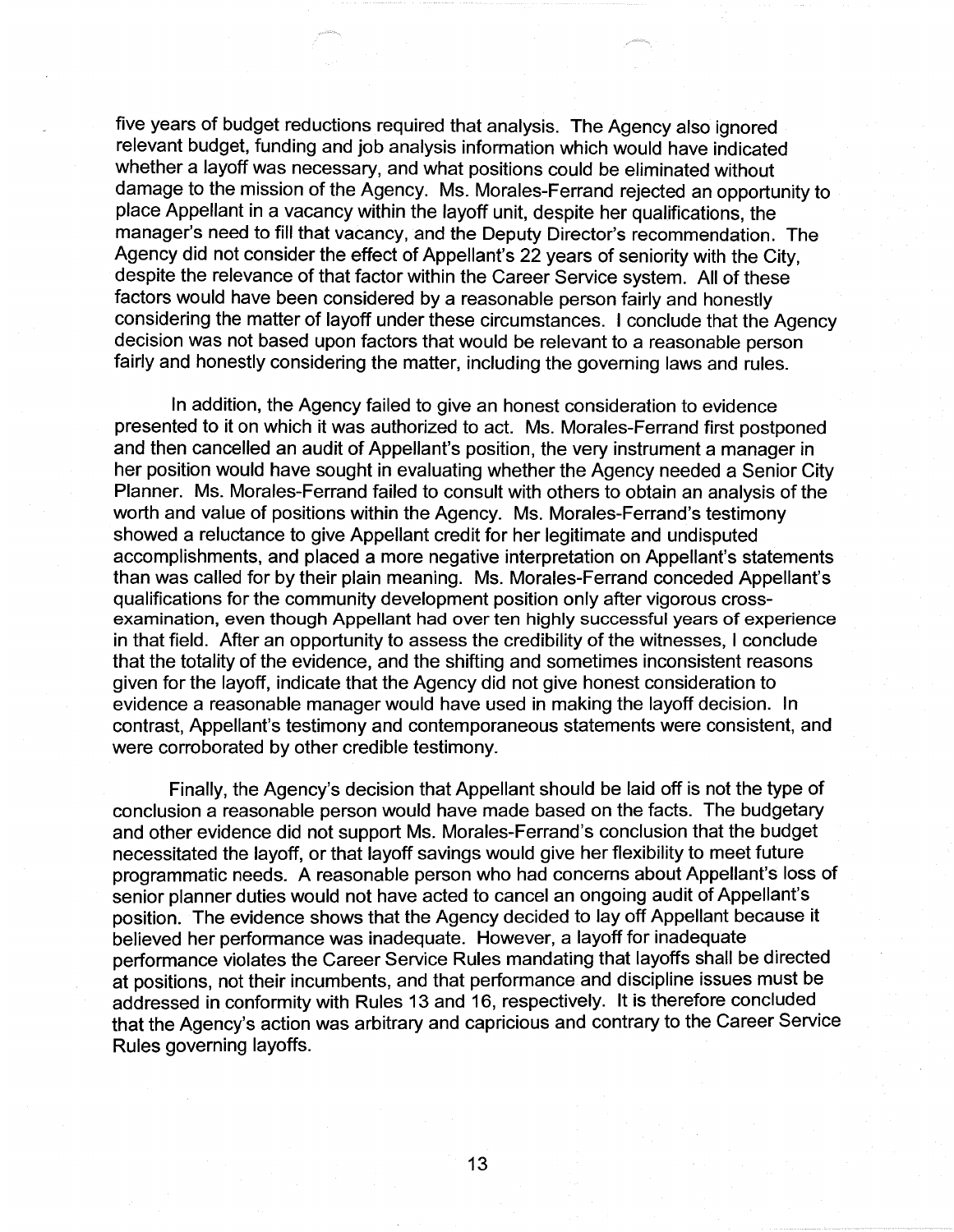# 2. Was Appellant's layoff caused by discrimination on the basis of age, political affiliation or disability?

In support of her age discrimination claim, Appellant testified that during their first discussion of layoff, Ms. Morales-Ferrand asked Appellant when she was going to retire, and that Ms. Morales-Ferrand had previously expressed the opinion that there were too many "retired people" at the Agency. Appellant admitted on cross-examination that she did not really believe Ms. Morales-Ferrand was "like that", i.e., that she would discriminate against an employee on the basis of age. There is no other evidence in the record supporting an age discrimination theory.

Appellant also testified that she believed Ms. Hipp resented her because of her political affiliation with former Denver Mayor Federico Pena. However, Ms. Hipp did not make the layoff decision, and Appellant presented no other evidence that Appellant's 22-year old affiliation with a previous mayor influenced the layoff decision in any respect.

Appellant did not support her claim of disability discrimination with either evidence or argument. I conclude that Appellant has failed to establish that the layoff was caused by discrimination on the bases of age, political affiliation or disability.

3. Did the Agency subject Appellant to a hostile work environment based upon age, political affiliation or disability?

Appellant presented no testimony to support a claim that her working conditions were intolerable based upon any protected status. Therefore, I find that this claim has not been established.

4. Did the Agency retaliate against Appellant for protected activity by means of the layoff, in violation of CSR § 15-106?

In order to establish a claim of retaliation, Appellant must show that she was engaged in some protected activity before the imposition of the adverse action; here, the layoff. CSR § 15-106. Appellant has not proven that she took any action covered by this rule before the layoff. Therefore, I find that this claim is not proven by the evidence.

# **ORDER**

The Agency's layoff action dated February 24, 2006 is hereby REVERSED. Appellant's claims of discrimination, hostile work environment and retaliation are dismissed.

Dated this 10th day of November, 2006.